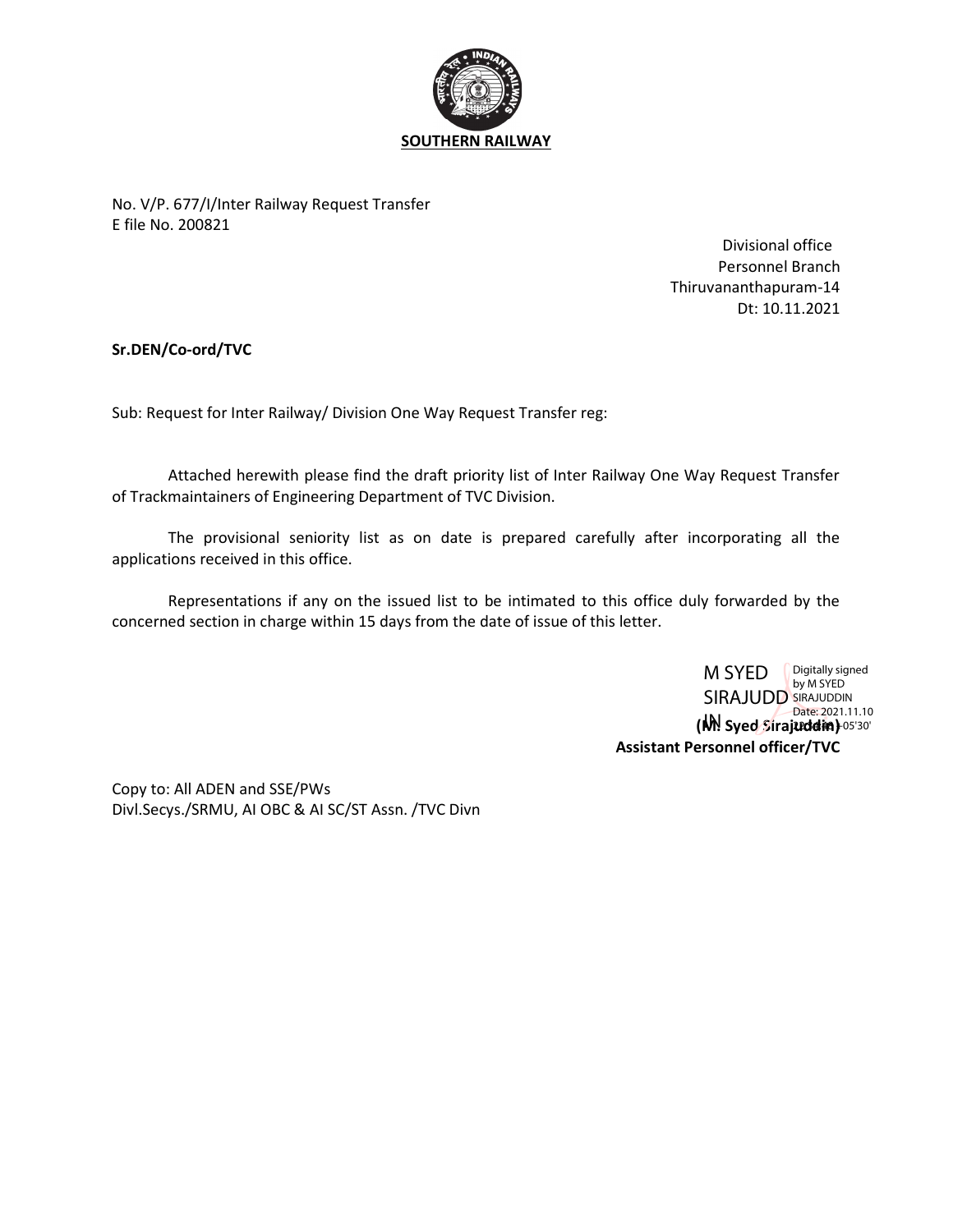| SI No.         | <b>Name and Designation</b>                         | <b>Station</b> | <b>To Division/Railway</b> | G/S     | <b>DOR</b> |
|----------------|-----------------------------------------------------|----------------|----------------------------|---------|------------|
| 1              | Arvind Kumar/Helper/Carpenter                       | AWY            | Sr.DPO/Howrah              | General | 27.07.2017 |
| $\overline{2}$ | Vinit Kumar/TM III                                  | AWY            | Sr.DPO/Danapur             | General | 27.07.2017 |
| 3              | Manish Kumar Chaudhary/ Helper/Blacksmith           | AWY            | Sr.DPO/ Mughalsarai        | General | 27.07.2017 |
| 4              | Sanjay Kumar/TM-IV                                  | <b>QLN</b>     | Sr.DPO/Danapur             | General | 27.07.2017 |
| 5              | Ashok Kumar Meena/TM III                            | ERS            | Sr.DPO/Kota/WCR            | General | 27.07.2017 |
| 6              | Mukesh Chand Balai/TM III                           | <b>QLN</b>     | Sr.DPO/ Jaipur             | General | 27.07.2017 |
| $\overline{7}$ | Kedar Lal Meena/(ST) TM II                          | <b>QLN</b>     | Sr.DPO/Kota/WCR            | General | 27.07.2017 |
| 8              | Prem Prakash Sain/ TM III                           | <b>ERS</b>     | Sr.DPO/Kota/WCR            | General | 27.07.2017 |
| 9              | Naval Kishore Meena TMII                            | <b>MVLK</b>    | Sr.DPO/Kota/WCR            | General | 27.07.2017 |
| 10             | Hemlal Sahu/(OBC) TM III                            | <b>KTYM</b>    | Sr. DPO/ Raipur/ SECR      | General | 27.07.2017 |
| 11             | Raghunandan Kumar Mandal/TM III                     | AWY            | Sr.DPO/Malda               | General | 27.07.2017 |
| 12             | Hemraj Meena/ (ST)TM III                            | AWY            | Sr.DPO/Kota/WCR            | General | 27.07.2017 |
| 13             | Poonya Ram Meena/ (ST)TMII                          | AWY            | Sr. DPO/ Jaipur            | General | 27.07.2017 |
| 14             | Lakha Ram Meena(ST)/ TM III                         | AWY            | Sr. DPO/ Jaipur            | General | 27.07.2017 |
| 15             | Srikant Paswan(sc)/TM II                            | AWY            | Sr.DPO/Asansol             | General | 27.07.2017 |
| 16             | Jitendra Kumar Choudhary/<br>(OBC)Helper/Blacksmith | <b>ERS</b>     | Sr. DPO/Malda              | General | 27.07.2017 |
| 17             | Kameshwar Singh/ (OBC)Helper/ Blacksmith            | AWY            | Sr.DPO/Danapur             | General | 27.07.2017 |
| 18             | Lakshman Kumar Sah/(OBC) TM III                     | AWY            | Sr. DPO/Malda              | General | 27.07.2017 |
| 19             | Srikant Kumar/ (OBC)TM III                          | AWY            | Sr. DPO/ Mughalsarai       | General | 27.07.2017 |
| 20             | Subodh Kumar Dhusia/(SC) TM II                      | AWY            | Sr.DPO/Danapur             | General | 27.07.2017 |
| 21             | Ranvir Kumar/Helper/Blacksmith                      | <b>TCR</b>     | Sr. DPO/Malda              | General | 27.07.2017 |
| 22             | Madanlal Meena/ (ST)TM III                          | AWY            | Sr.DPO/Kota/WCR            | General | 27.07.2017 |
| 23             | Mohan Prasad/(OBC) TM III                           | <b>TCR</b>     | Sr.DPO/Danapur             | General | 27.07.2017 |
| 24             | Onkar Nath Verma/Helper/ Painter                    | <b>CKI</b>     | ECR/MGS/GAYA               | General | 15.11.2017 |
| 25             | Rajesh Kumar/TM III                                 | ALLP           | W.R/Ratlam                 | General | 15.11.2017 |
| 26             | Rajesh Kerketta/TM-II                               | <b>TCR</b>     | E CORly/Sambalpur          | General | 15.11.2017 |
| 27             | George Dangwar/TM-III                               | <b>KTYM</b>    | SER/CKP, Kolkata           | General | 15.11.2017 |
| 28             | Hari Narayan Meena(ST)/TM-III                       | <b>KTYM</b>    | NWRly/Bikaner              | General | 15.11.2017 |
| 29             | Kartik Munda/TM-III                                 | <b>KTYM</b>    | SER/Ranchi                 | General | 15.11.2017 |
| 30             | Batti Lal Meena/TM-III                              | <b>KTYM</b>    | WCR/Kota/Jabalpur          | General | 15.11.2017 |
| 31             | Upendra Das/TM III                                  | <b>KTYM</b>    | ECR/Dhanapur               | General | 15.11.2017 |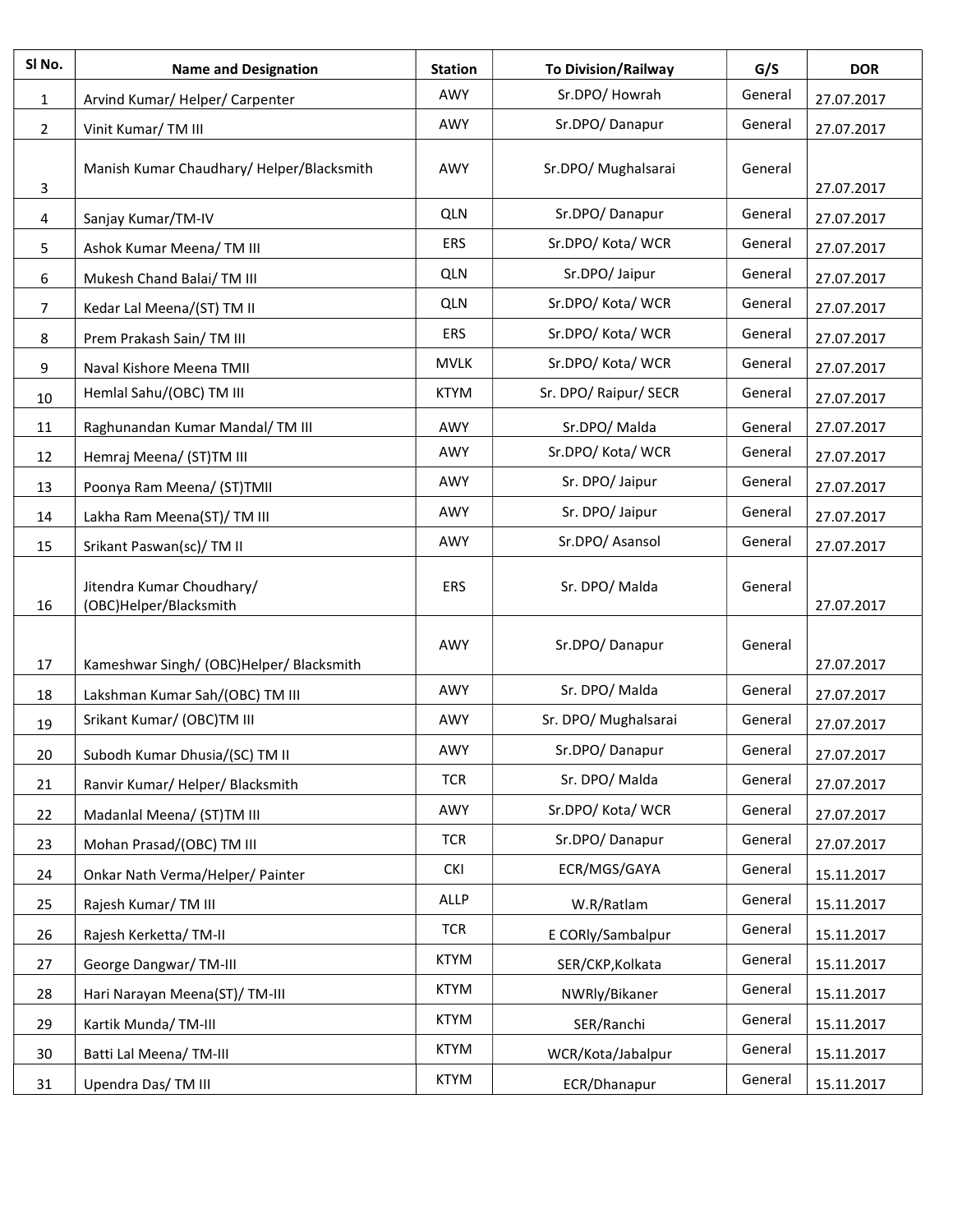| 32 | Kripanand Prasad/TM-III                    | <b>ALLP</b> | ECR/Dhanapur        | General | 15.11.2017 |
|----|--------------------------------------------|-------------|---------------------|---------|------------|
| 33 | Heera Lal Meena/TM II                      | ALLP        | NWR/Jaipur          | General | 15.11.2017 |
| 34 | Dharmendra Meena/TM II                     | ALLP        | WCRly/Kota          | General | 15.11.2017 |
| 35 | Anta Hansda/TM III                         | <b>CKI</b>  | SERly/Chakradharpur | General | 15.11.2017 |
| 36 | Babulal/TM-II                              | <b>CKI</b>  | NWRly/Jaipur        | General | 15.11.2017 |
| 37 | Gedam Sharad Patru/ TM II                  | <b>CKI</b>  | Crly/Nagpur         | General | 15.11.2017 |
| 38 | Naval kishore Mahirania/ TM-III            | <b>QLN</b>  | NWRly/Jaipur        | General | 15.11.2017 |
|    |                                            | <b>TCR</b>  |                     |         |            |
| 39 | Ranvir Kumar/(OBC)Helper Carpenter/ Helper |             | ER/Malda            | General | 15.11.2017 |
| 40 | Ranjeet Kumar/TM II                        | <b>KTYM</b> | ERly/MLDT           | General | 15.11.2017 |
| 41 | Chandan Kumar/(UR) TM II.                  | <b>ALLP</b> | ER/MALDA            | General | 15.11.2017 |
| 42 | Shriram Meena/TM III                       | <b>NCJ</b>  | Delhi               | General | 15.11.2017 |
| 43 | Amarjeet Prasad/TM III                     | <b>NCJ</b>  | Dhanbad/ECR         | General | 15.11.2017 |
| 44 | Dhiraj Kumar/Helper/Painter                | <b>TCR</b>  | ECR/MGS/ENGG        | General | 15.11.2017 |
| 45 | Arbind Kumar/TM IV                         | <b>TCR</b>  | Danapur/ECR         | General | 15.11.2017 |
| 46 | Manoj Kumar Marandi/TM I                   | <b>VAK</b>  | ER/ASN/KARJ         | General | 15.11.2017 |
| 47 | Walter Horo/ TM-II                         | <b>TCR</b>  | Ranchi/ SERly       | General | 15.11.2017 |
| 48 | Ranjeet Kumar/TM-III                       | ERS         | MLDT, E Rly         | General | 15.11.2017 |
| 49 | Roshan Kumar Singh/TM IV                   | <b>MVLK</b> | <b>NFR</b>          | General | 15.11.2017 |
| 50 | Rajendra Prasad Verma/TM-III               | <b>MVLK</b> | Jaipur/NWR          | General | 15.11.2017 |
| 51 | Mukesh Kumar/ Painter/ Helper              | ALLP        | KolKata/SER         | General | 15.11.2017 |
| 52 | Satguru Sharan Verma/TM-III                | <b>TCR</b>  | NER/LJN             | General | 15.11.2017 |
| 53 | Kailash Chand Meena, TMIII                 | <b>TCR</b>  | WCR/Jabalpur        | General | 15.11.2017 |
| 54 | Jagannath Dora(ST)/ TM II                  | AWY         | E-CORly/khurda      | General | 15.11.2017 |
| 55 | Laxmikant Balakdas(SC)/ TM III             | AWY         | SEC/Nagpur          | General | 15.11.2017 |
| 56 | Hargovind Jatav/(SC) TM-II                 | ALLP        | WCR/Kota            | General | 15.11.2017 |
| 57 | Munesh Kumar Meena(ST)/ TM II              | ALLP        | WCR/KOTA/GGC        | General | 15.11.2017 |
| 58 | Amit Kumar/TM-III                          | ALLP        | NRly/Delhi          | General | 15.11.2017 |
| 59 | Durga Prasad Hansda(ST)/ TM III            | <b>KTYM</b> | SER/Chakradharpur   | General | 15.11.2017 |
| 60 | Karambir Kumar Singh(UR)/ TM III           | <b>KTYM</b> | ER/Malda            | General | 15.11.2017 |
|    |                                            | <b>QLN</b>  |                     |         |            |
| 61 | Indrajith Majhi(ST)/ Carpenter Gr.III      |             | CKP/SERly           | General | 15.12.2017 |
| 62 | Ujjwal Kant/ (UR)TM IV                     | <b>TCR</b>  | ECR/MGS             | Spouse  | 21.02.2018 |
| 63 | Ajay Kumar Meena/TM IV                     | <b>MVLK</b> | WCR/Kota            | General | 26.02.2018 |
| 64 | Kamalesh Kumar Meena/ TM IV                | <b>MVLK</b> | WCR/Kota            | General | 26.02.2018 |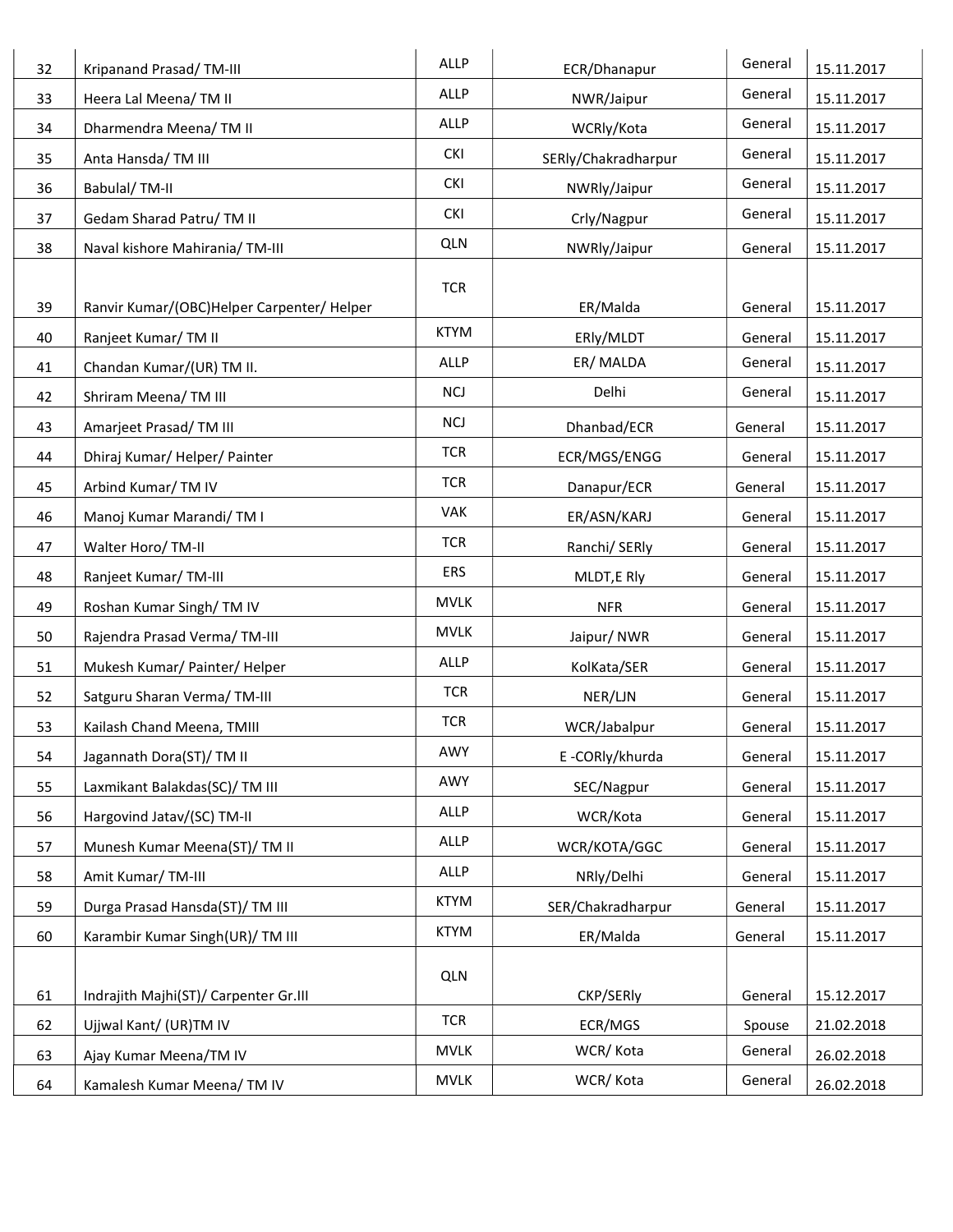| 65       | <b>Bipul Kumar TM IV</b>                     | <b>CKI</b>               | Danapur/ E Crly                                                     | General            | 26.02.2018               |
|----------|----------------------------------------------|--------------------------|---------------------------------------------------------------------|--------------------|--------------------------|
| 66       | Monu Kumar/TM IV                             | <b>MVLK</b>              | Ambala Div                                                          | General            | 26.02.2018               |
| 67       | Shashi Bhushan Kumar/TM IV                   | <b>NCJ</b>               | Delhi/ N Rly                                                        | General            | 26.02.2018               |
| 68       | Rameswer Dayal Meena/ TM IV                  | <b>NCJ</b>               | Ajmer                                                               | General            | 26.02.2018               |
| 69       | Ajay Kumar Behera TMIV                       | <b>CKI</b>               | Khuda Road / E CoRly                                                | Spouse             | 21.03.2018               |
| 70       | Kamlesh Kumar(OBC), TMIV                     | <b>CKI</b>               | ECRly/Danapur                                                       | General            | 21.03.2018               |
| 71       | Rajesh KR Pal/TM IV                          | <b>TCR</b>               | Asansol/ Erly                                                       | General            | 21.03.2018               |
| 72       | Vigan Paswan/TM III                          | <b>QLN</b>               | Samasthipur ECR                                                     | General            | 21.03.2018               |
| 73       | Duryodhan Naik/TM II                         | <b>QLN</b>               | Khuda Road E-CoRly                                                  | General            | 21.03.2018               |
| 74       | Yogesh Yadav/TM IV                           | <b>CKI</b>               | Varanasi Dn/NER                                                     | General            | 21.03.2018               |
| 75       | Ashok Choudhary/ TM III                      | ALLP                     | Adra Div/ SER                                                       | General            | 21.03.2018               |
| 76       | Vikram Kumar Meena/TM II                     | ALLP                     | Agra/NCR                                                            | General            | 21.03.2018               |
| 77       | Chandan Kumar/TM II                          | <b>QLN</b>               | ECR/MGS                                                             | General            | 06.04.2018               |
| 78       | Veer Singh Meena, TMIII                      | <b>KTYM</b>              | Kota/WCR                                                            | General            | 07.07.2018               |
| 79       | Vikram Singh, TM IV                          | <b>NCJ</b>               | Jaipur/NWR                                                          | General            | 15.08.2018               |
| 80       | Kunj Bihari Meena, TM IV                     | <b>NCJ</b>               | Kota/WCR                                                            | General            | 17.09.2018               |
| 81       | Mahendra Singh, TMII                         | ERS                      | Bikaner/NW Rly                                                      | General            | 09.01.2019               |
| 82       | Rahul Singh Pal(OBC), Peon on deputaion TMIV | AWY                      | Agra Division/NC Rly                                                | General            | 13.02.2019               |
| 83       | Sachin Kumar Turi, TMIV                      | <b>NCJ</b>               | Asansol/ER                                                          | General            | 04.04.2019               |
| 84       | Vikash Prasad Sahu(OBC), TMIV                | <b>TCR</b>               | Ranchi/ SERly                                                       | General            | 17.04.2019               |
| 85       | yogendra Kumar Yadav/TM-1V                   | <b>TCR</b>               | NER/GKP/ENGG                                                        | General            | 20.05.2019               |
| 86       | Gopal Mardi/TM-1V                            | <b>TCR</b>               | SER/KGP                                                             | General            | 20.05.2019               |
| 87       | Jitendra Meena/TM-IV                         | <b>TCR</b>               | WCR/KOTA                                                            | General            | 20.05.2019               |
| 88       | Upendra Kumar Singh, T.M.1V                  | <b>NCJ</b>               | ECR/Danapur/HAZIPUR<br>(Not completed 5 years)                      | General            |                          |
|          |                                              |                          |                                                                     |                    | 26.06.2019               |
|          | Srinivas Palaparthi, TM-1V                   | <b>ERS</b>               | SCR/Guntur/Division(Not<br>completed 5<br>years.Appt.Date:20.02.16) | General            |                          |
| 89       |                                              | <b>VAK</b>               |                                                                     |                    | 04.07.2019               |
| 90       | prasanth KumarRajak/TM-IV                    |                          | ECR/DhanapurDivision                                                | General            | 15.07.2019               |
| 91       | Mukesh Kumar/TM-IV                           | <b>NCJ</b><br><b>NCJ</b> | ECR/DhanapurDivision                                                | General<br>General | 15.07.2019               |
| 92<br>93 | Rohitash Meena/TM-IV<br>Manjula/TM-IV        | <b>NCJ</b>               | NWR/Ajmer Division<br>SWR/Mysore Division                           | General            | 15.07.2019<br>15.07.2019 |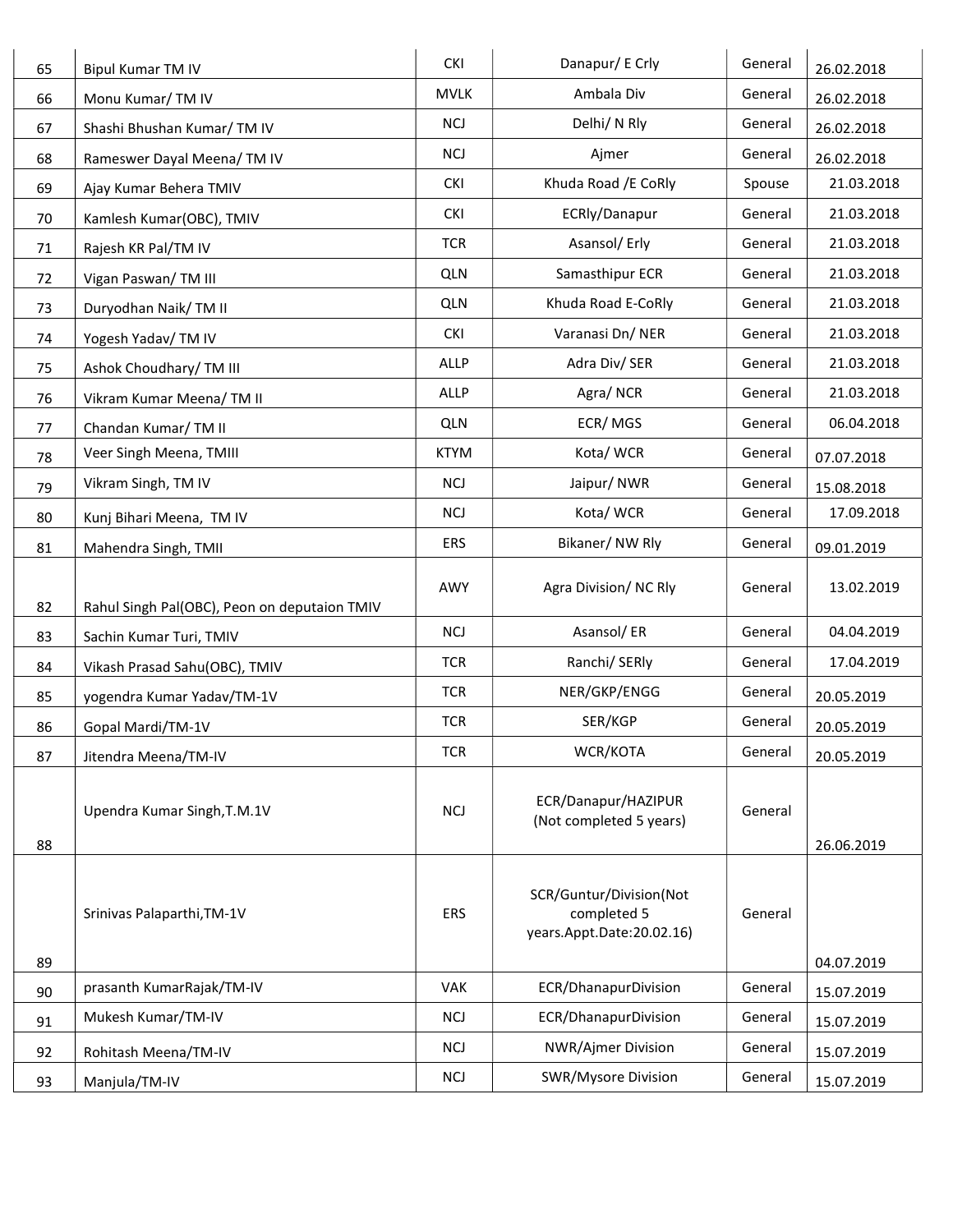| 94         | Rashmi Jwala Bharti/TM-IV                           | <b>CKI</b>  | ECR/DhanapurDivision         | General | 09.08.2019               |
|------------|-----------------------------------------------------|-------------|------------------------------|---------|--------------------------|
| 95         | Vinay Kumar Pal/TM-IV                               | <b>NCJ</b>  | ECR/Danapur division         | General | 26.08.2019               |
| 96         | Pradeep Barik/TM-IV                                 | <b>NCJ</b>  | East Coast Rly Sambalpur     | General | 26.08.2019               |
| 97         | Vikas Kumar/TM-IV                                   | <b>CKI</b>  | ECR/DhanapurDivision         | General | 26.08.2019               |
| 98         | MD.Vasim Akram/TM-IV                                | <b>NCJ</b>  | ECR/DhanapurDivision         | General | 26.08.2019               |
| 99         | Kaushal Kumar/TM-IV                                 | <b>NCJ</b>  | ECR/DhanapurDivision         | General | 26.08.2019               |
| 100        | Virendera Kumar/TM-IV                               | <b>NCJ</b>  | ECR/DhanapurDivision         | General | 04.09.2019               |
| 101        | Shriram Meena/ (ST)TM III                           | <b>NCJ</b>  | Delhi/NR                     | General | 11.10.2019               |
| 102        | Sunil Janger(OBC)TM-IV                              | <b>TCR</b>  | 1.NWR/Jaipur2.WCR-KOTA       | General | 16.12.2019               |
|            |                                                     | <b>ALLP</b> | DDU/RAFIGANJ/ECR             | General |                          |
| 103        | Shyam sundar Vishwakarma(OBC)/Helper/Bl.Smith       |             |                              |         | 16.12.2019               |
|            | Krishna Kumar(SC)/TM-IV                             | <b>NCJ</b>  | Ambala Division/Northern Rly | General |                          |
| 104        |                                                     | <b>NCJ</b>  | Kota Division/WCR            | General | 14.01.2020               |
| 105        | Vinod Kumar Varma/(SC)TM-V                          | <b>MVLK</b> | <b>Asansol Division/ER</b>   | General | 14.01.2020               |
| 106        | Allad Das/(SC)TM-V                                  | <b>NCJ</b>  | Samastipur/ERLY              | General | 14.01.2020               |
| 107        | Krishna Kumar(OBC)/TM-IV                            | <b>ALLP</b> | Ajmer Division               | General | 14.01.2020               |
| 108        | Khushi ram Meena/TM-IV                              | <b>ALLP</b> | Ajmer Division               | General | 18.02.2020               |
| 109        | Prem Chand Meena/TM-IV                              | <b>ALLP</b> | Danapur Division             | General | 18.02.2020               |
| 110        | Shambu Paswan/TM-IV                                 | <b>ALLP</b> | Danapur Division             | General | 18.02.2020               |
| 111        | Upendra Kumar, T.M-IV                               | <b>TCR</b>  | <b>ECR/SONPUR</b>            | General | 18.02.2020               |
| 112<br>113 | KRISHNA KUMAR TM-IV<br>DEEPAK MEENA TM-IV           | <b>TCR</b>  | WCR/KOTA                     | General | 07.03.2020<br>07.03.2020 |
| 114        | Rahul Roshan/TM-IV                                  | <b>PVRD</b> | Malda Division               | General | 15.06.2020               |
| 115        |                                                     | <b>NCJ</b>  | Ajmer Division/ NWR          | General | 30.10.2020               |
| 116        | Namo Narayan Meena (ST) TM-IV<br>Manish Kumar, TMIV | <b>ERS</b>  | ECR/MGS                      | General | 11.11.2020               |
| 117        | Manoj Tigga, TM III                                 | <b>TCR</b>  | <b>BSF/SECR</b>              | Spouse  | 08.03.2021               |
| 118        | Manoj Purty, TM IV                                  | <b>TCR</b>  | Chakradharpur/SER            | General | 08.03.2021               |
| 119        | Mukesh Kumar, TM-IV                                 | <b>TCR</b>  | Jamalpur/E Rly               | General | 08.03.2021               |
| 120        | Vishwajith Kumar, TM-IV                             | <b>TCR</b>  | Danapur/ECRly                | General | 08.03.2021               |
| 121        | Darasingh Meena, (ST)TM-IV                          | <b>PVRD</b> | Jodhpur/NWR                  | General | 28.06.2021               |
| 122        | Rahul Kumar, (OBC) TM-IV                            | <b>PVRD</b> | ECR/DDU                      | General | 28.06.2021               |
| 123        | Shashikanth Kumar, (SC)TM- III                      | <b>PVRD</b> | ECR/DDU                      | General | 28.06.2021               |